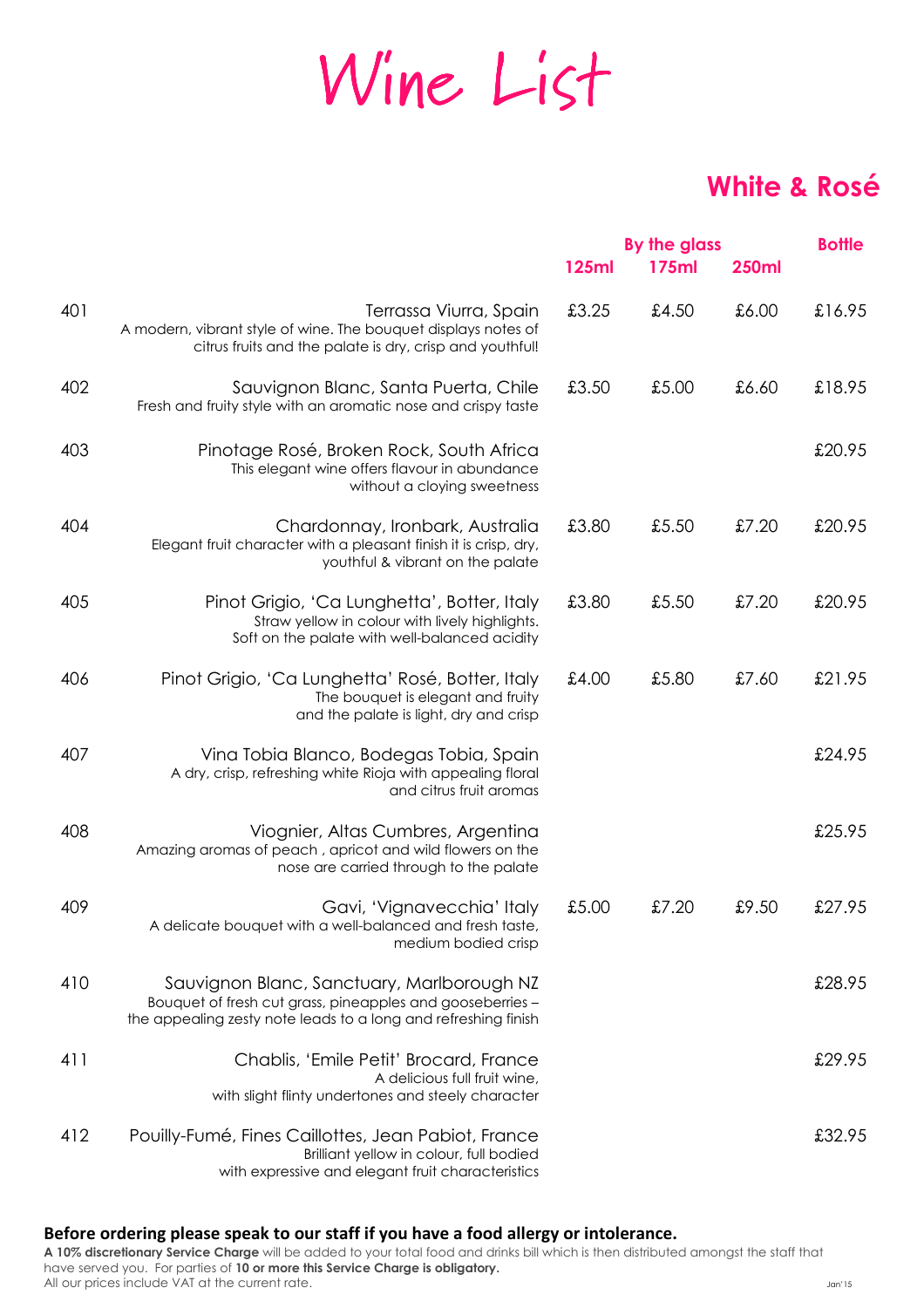# Wine List

## **Red**

|     |                                                                                                                                                                  | <b>125ml</b> | By the glass<br><b>175ml</b> | <b>250ml</b> | <b>Bottle</b> |
|-----|------------------------------------------------------------------------------------------------------------------------------------------------------------------|--------------|------------------------------|--------------|---------------|
| 421 | Terrassa Tempranillo, Spain<br>Youthful and vibrant showing attractive aromas of wild<br>strawberries, raspberries and hints of spice                            | £3.25        | £4.50                        | £6.00        | £16.95        |
| 422 | Merlot, Santa Puerta, Maule Valley, Chile<br>The Merlot grapes make an excellent wine,<br>with some menthol and eucalyptus aromas                                | £3.50        | £5.00                        | £6.60        | £18.95        |
| 423 | Shiraz, Ironbark, Australia<br>Aromas of blackberries & blueberries<br>with a hint of dark chocolate & allspice                                                  | £3.80        | £5.50                        | £7.20        | £20.95        |
| 424 | Syrah-Grenache, Emblème d'Argent<br>Blended to combine the richness and spiciness of Syrah with<br>the generosity of fruit of Grenache                           |              |                              |              | £21.95        |
| 425 | Pinotage, Broken Rock, South Africa<br>Unique to South Africa, a rich full-bodied red wine, rich<br>strawberry aromas and juicy fruit on the palate              |              |                              |              | £24.95        |
| 426 | Pinot Noir 'Pionero', Morande, Chile<br>A well-structured body and a silky finish, notes of forest fruits,<br>blackberries and fresh herbs                       | £4.70        | £6.70                        | £8.80        | £25.95        |
| 427 | Malbec, Altas Cumbres, Argentina<br>Excellent texture and outstanding concentration of<br>blackberry, cassis and dark cherries                                   |              |                              |              | £25.95        |
| 428 | Rioja Vega Crianza, Bodegas Meurzo, Spain<br>Smooth, velvety with a slight aromatic finish, intense colour<br>with a bouquet of ripe fruits and liquorice        | £4.80        | £7.00                        | £9.00        | £26.95        |
| 429 | Fleurie, Domaine de Gry -Sablon, France<br>Subtle, light and fruity cherry overtones<br>and serious tannins, tight and racy to the finish                        |              |                              |              | £31.95        |
| 430 | Pinot Noir, 'Château de Cîteaux'<br>Domaine Philippe Bouzereau, France<br>On the palate the wine is dry, soft and easy to drink<br>with a pleasant silky texture |              |                              |              | £31.95        |
| 431 | Chateau La Claymore Lussac, St. Emillion, France<br>Lovely deep red with an intense and complex bouquet<br>combining woody aromas and ripe fruit                 |              |                              |              | £36.95        |

#### **Before ordering please speak to our staff if you have a food allergy or intolerance.**

**A 10% discretionary Service Charge** will be added to your total food and drinks bill which is then distributed amongst the staff that have served you. For parties of **10 or more this Service Charge is obligatory.** All our prices include VAT at the current rate.